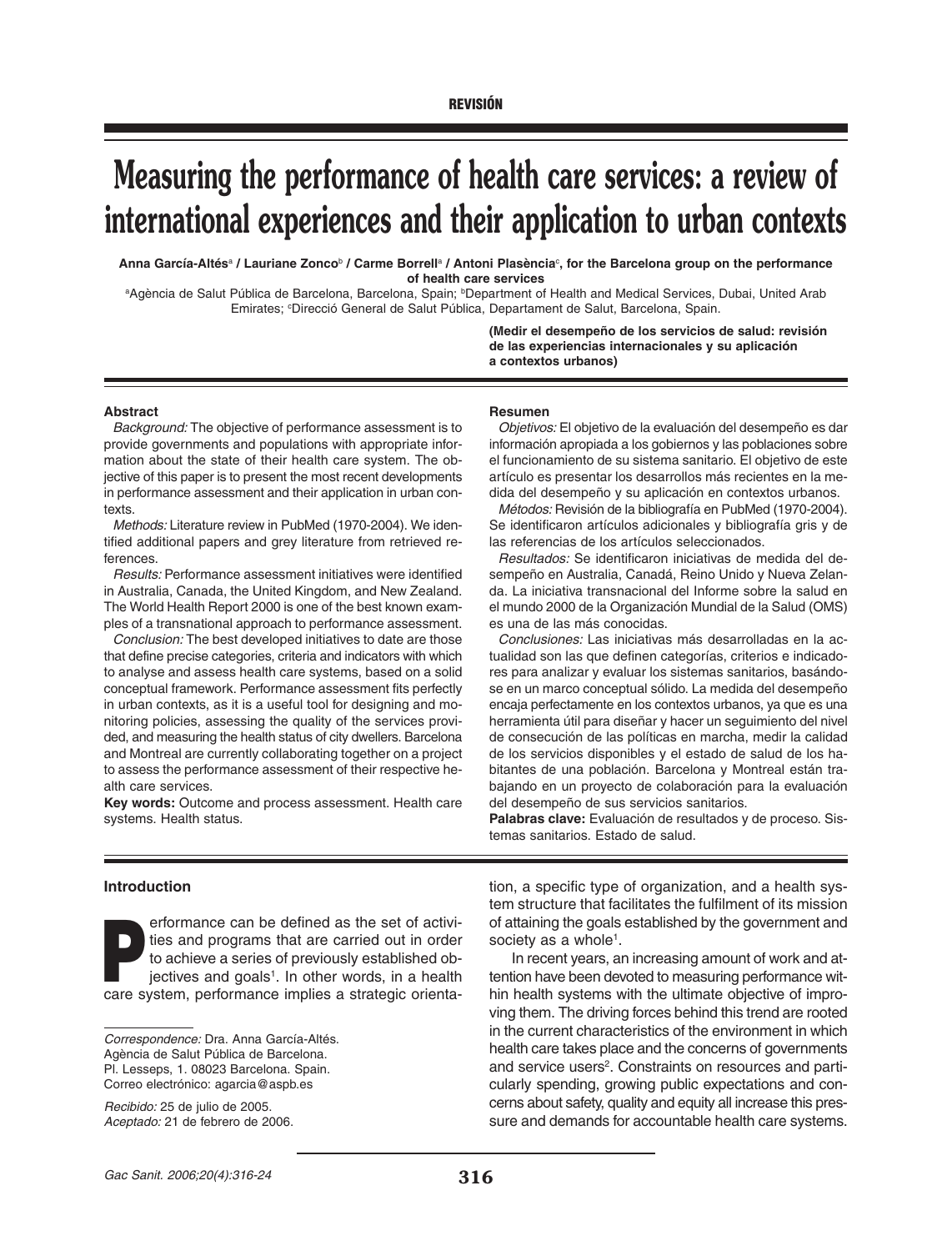The objective of performance assessment is to provide governments and users with appropriate information about the state of their health care system<sup>3</sup>. In an ideal world, this information would in turn be used to re-design these health care systems in the most effective, efficient, and equitable manner and to the satisfaction of all of those involved in this system (consumers, professionals, providers, managers, and governments).

The Pan American Health Organization has identified some of the duties of any relevant performance assessment<sup>1</sup>:

– To monitor the main factors that detemine of health trends.

– To compile an evidence-base for the relationship between the design of a particular health system and its performance and thus provide policy makers with the tools required to develop more effective systems.

– To help determine priorities for health care interventions and to contribute to their design, management, and follow-up.

– To provide analysis of and share information about different experiences in order to make better and more effective evaluations.

– To assess progress in relation to key health system goals.

Urban contexts have all the elements required to undertake such an initiative. Big cities have a series of social problems that are largely a consequence of their development and growth: low income families, unemployment, immigration, inequalities, small social networks, etc. Existing health problems tend to be a consequence of these social conditions<sup>4</sup>. In many cities, the available public health and health care services try to address these issues with specific policies and programs. Urban contexts could be seen as micro-environments in which to try out such initiatives. They are much more focused than the broader system and allow us to measure the achievement of specific health goals and the effectiveness of programs in situ.

The objective of this paper is to provide examples of the practical application of performance assessment. We have sought to do this by presenting the most recent developments in this field, citing its use in a wide variety of national and international organizations and institutions, identifying the strengths and weaknesses of different applications, and discussing their applicability to urban contexts.

## **Methods**

We searched references published in PubMed between 1970 and 2004 using performance, measurement,

health, system, and policy as key words. From the literature retrieved, we selected papers dealing with whole system performance assessment initiatives that had actually been carried out in different countries, but excluded quality registers and accreditation requirements. We also identified a number of additional papers and some grey literature from the references.

Performance assessment initiatives were identified in Australia, Canada, the United Kingdom, and New Zealand and we also found references to the trans-national performance assessment initiative of the World Health Report. We described these performance assessment initiatives starting at the international scale and then listing country-specific experiences in alphabetical order. We assessed the applicability of the different initiatives reviewed to the urban context, and evaluated their ability to reflect the nuances of their particular settings, and to assess the health status of the inhabitants of big cities and the public health and health care services available to them.

# **Results**

## The World Health Report 2000

The objective of The World Health Report 2000 was to determine whether a particular health system was performing as well as it could. This was assessed in terms of its ability to attain the three intrinsic goals of any health system. According to the World Health Organization (WHO) these goals involve: offering improved health for everyone, the system being responsive to the expectations of its users, and it being fair in terms of the financial contributions involved<sup>5</sup>.

Five indicators were used to measure this performance. The first was the level of health, measured by disability-adjusted life expectancy (DALE). Briefly summarized, DALE is a measure of life expectancy adjusted to take into account the time lived with a disability. DALE is estimated from the percentage of the population surviving to each age, calculated from birth and death rates; the prevalence of each type of disability at each age; and the weight assigned to each type of disability, which may or may not vary with age. DALE is therefore the number of years of good health that an average baby born in a given country at a certain point in time could reasonably expect to enjoy.

The second indicator focused to how health is shared throughout the population: it relates to inequality in health and health care and was measured by an index based on child mortality, which can be applied for all countries with complete birth history data. Income inequality, education inequality and access to the health system were also analysed to determine their contribution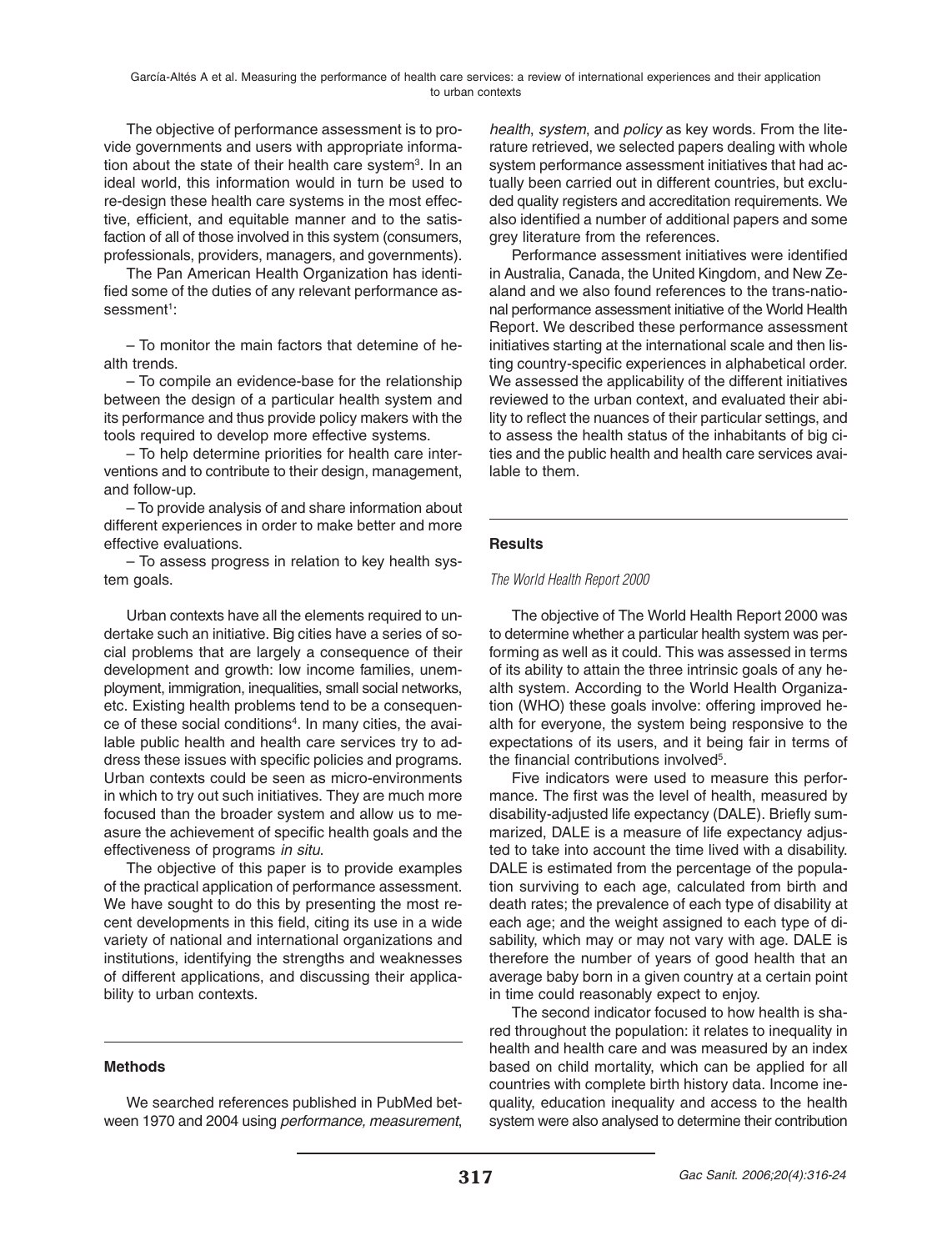to child survival inequality. Results showed that the main factor that explained health inequality was access to the health system.

The overall responsiveness of the health system and its accessibility to the population constituted our third indicator of performance. These parameters reflect respect for people's rights and the extent to which the service provided is user oriented. Respect for people includes respect for the dignity of the individual, confidentiality, and autonomy; and the right of the individual to participate in choices relating to his/her own health.

The fourth indicator, client orientation, was assessed in terms of prompt attention, the quality of basic amenities, access to social support networks, and being able to choose the service provider. Measurement was based on a survey involving 1,006 respondents from 125 countries, half of whom were WHO staff. Finally, the fifth indicator was related to the fairness of financial contributions, which was measured by an index based on the proportion of expenditure spent on health care.

Weights were then assigned to the indicators, which were again based on a survey to key respondents. A weighting of 50% was assigned to overall health outcome, with 25% being assigned to level of health and 25% to health distribution. Half of the weighting assigned to health distribution, 12.5% of the total, was attributed to the level of responsiveness, while the other half was assigned to its distribution. Finally, the remaining 25% was attributed to fair financing. These weighted scores were then used to create a single composite index.

## Australia

In Australia, extensive benchmarking has been carried out at all levels –local, regional, state, and national– and in both the private and public sectors. This has accompanied an increasing appreciation of the importance of performance measurement and the value of benchmarking within the health sector. The Australian Health Ministry set up the National Health Performance Committee (NHPC) in August 1999 in order to continue the work of the National Health Ministers' Benchmarking Working Group<sup>6</sup>. This Committee is responsible for developing and maintaining a national performance measurement framework for the health system, promoting benchmarking to help improve the health system, and providing information on national health system performance. This information will have a direct impact on the development of future health policy and funding, and will guide decisions concerning where to make investments in order to best improve the long term health and well being of the Australian population.

Government involvement in the health system aims to efficiently and effectively protect and restore the health of the community by:

– Promoting health and health care.

– Determining causes of ill health and reducing community exposure to negative lifestyles and environmental risks.

– Preventing and detecting illness through the provision of services that can foster improved health outcomes at relatively low cost.

– Caring for the sick through the use of appropriate intervention services.

– Providing appropriate health care services which recognize and respect cultural differences.

– Providing equitable access to these services.

The NHPC has established strategic plans for performance indicator development and is supported by working groups that deal with specific issues and areas and also provide technical advice and assistance. The Committee has set itself 3 key goals:

– To extend the national performance indicator framework to cover more than acute inpatient services. This involves developing indicators for the overall performance of the health system and also for other services such as community health, general practice and public health.

– To establish good links with other professionals involved in the vast range of work being undertaken in the field of performance indicator development across the nation and to share in and take advantage of their knowledge.

– To improve the timeliness for reporting information on performance.

The NHPC is currently developing a national health performance framework. This will facilitate performance reporting at the national level and also at the state and local levels as well as for specific target populations or populations judged to be at risk. The future work of the NHPC will include compiling a database of health performance indicators relevant to: dimensions of performance, health priority areas and interventions, health outcomes, health determinants and health system infrastructure.

## Canada

In 1998, over 500 people –health administrators, researchers, caregivers, government officials, health advocacy groups, and consumers– were brought together to identify health information needs. One of their priorities was to collect comparable quality data on key health indicators for health and health services. In response, the Canadian Institute for Health Information (CIHI) and Statistics Canada launched a collaborative process to identify what measures should be used to report on he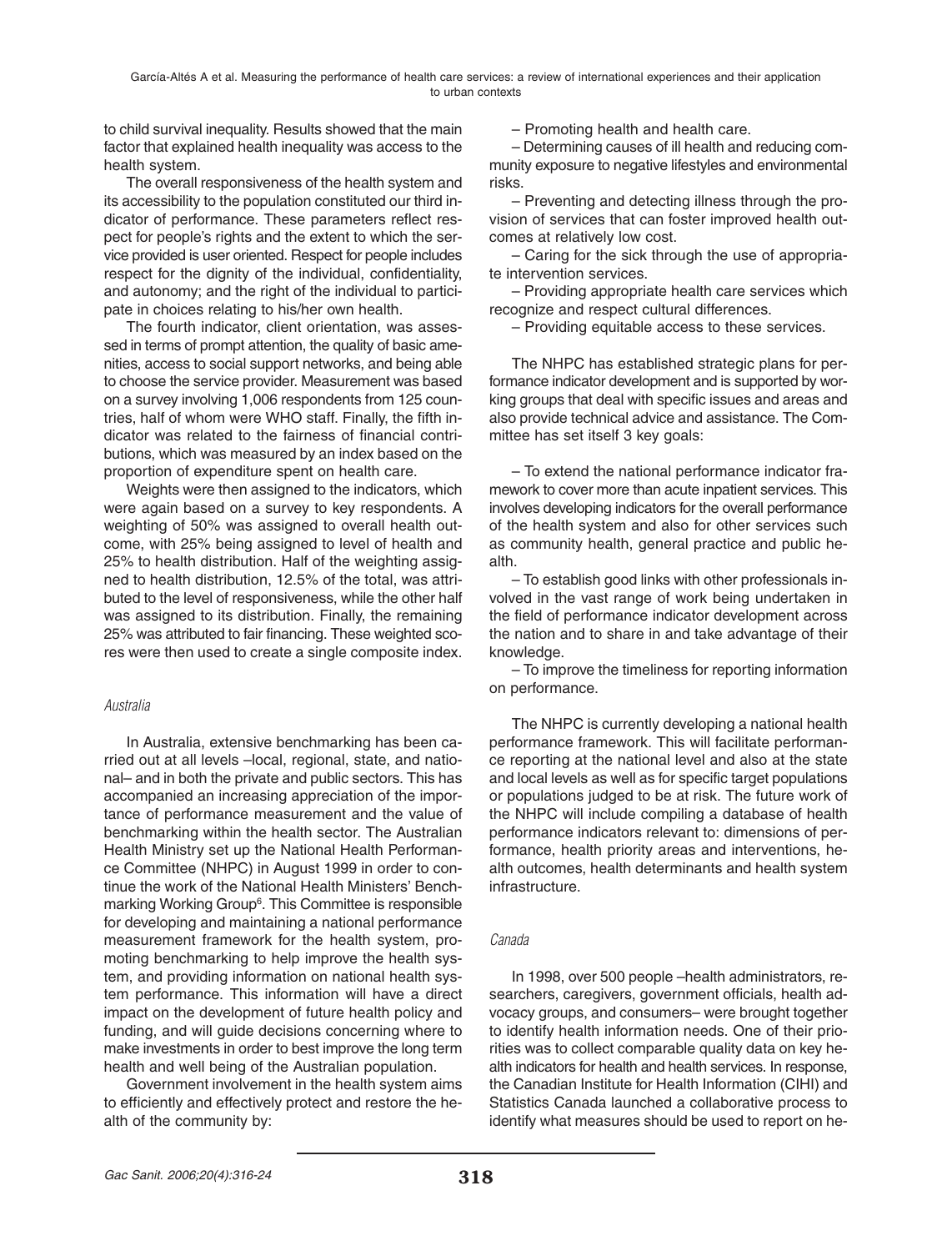alth and the health system, and how to share this information with the Canadian population<sup>7</sup>.

The main goal of the Health Indicators project is to help health regions to monitor progress, to maintain and, if possible, improve the health of the population and the health system. It is aimed to do this through the provision of quality, comparative information on:

– The overall health of the population and how this compares from region to region, within specific provinces and the country as a whole, and how this has changed over time.

– The major non-medical determinants of health in each region.

– The health services received by the residents of each region.

– Characteristics of each community and health system.

The health indicators selected had to be relevant to established health goals, based on standard definitions and methods, and broadly available, as they had to be applicable throughout Canada at the regional, provincial and national levels. Consultations continued with provincial and regional health authorities to refine and expand the initial list of indicators, which were confirmed at a consensus conference. As data are compiled, the provincial and regional authorities are also involved in the verification process.

## The United Kingdom

The National Health Service (NHS) has behind it a long history of performance measurement and this has evolved over the past twenty years in line with changes of government. In the 1980s, measures of performance centred on activity and cost and were eventually used for local management and central monitoring. From the beginning of the 1990s and until the change of government in 1997, indicators were still used to measure efficiency, but with a limited focus on public accountability.

In 1997, a new approach was adopted by the Labour Government, through the Performance Assessment Framework, which focused attention on the following areas<sup>8</sup>:

– Health improvement: reflecting the global aims of improving the general health of the population and reducing health inequalities, although these are influenced by many factors that reach well beyond the scope of the NHS.

– Fair access: recognising that the NHS must begin by offering fair access to health services and relate them to people's needs, irrespective of geography, socio-economic group, ethnicity, age or sex.

– Effective delivery of appropriate health care: recognising that fair access must involve providing effective, appropriate and timely care, and that this must comply with generally agreed standards.

– Efficiency: ensuring that effective care is delivered with a minimum of waste and that the NHS uses its resources to provide value for money.

– Patient/carer experience: assessing the way in which patients and their carers experience and view the quality of the care that they receive and give, and ensuring that the NHS is sensitive to individual needs.

– Health outcomes of NHS care: assessing the direct contribution of NHS care to improvements in overall health and completing the circle back to the global goal of health improvement.

Those indicators are updated on a regular basis (table 1). The Government has also developed indicators to rate the performance of NHS Trusts –acute, ambulance, mental health, and primary care– and specific programs through the Healthcare Commission. The ultimate aim is to identify and provide hospitals and other health care providers with appropriate incentives and management. These indicators are in line with government priorities with regards to NHS hospital performance goals.

This approach is one of the most complete to date. The framework covers all areas of the health system, with indicators reflecting the government priorities and particular public concerns. This kind of framework could be applied to other settings, such as cities, by adapting the indicators chosen so as to take into account specific concerns.

## New Zealand

Although there is no single national framework for health performance indicators, an important part of policy development in New Zealand has centred on the development of indicators that focus on different aspects of the health care system, such as access to care, ethnic inequalities, and quality of care<sup>9</sup>. In 1996, the Ministry of Health entered into an annual funding agreement with the Health Funding Authority (HFA), which was maintained throughout the period during which the HFA was responsible for health service purchases in New Zealand. This funding agreement was the key document against which the HFA was monitored and assessed in terms of accountability. It set out key objectives and the measures and reporting requirements needed to monitor performance against these objectives. It also specified what funds would be made available to achieve these goals<sup>10</sup>. The agreement also outlined baseline services that the HFA was required to ensure and also terms of access to these services and safety standards.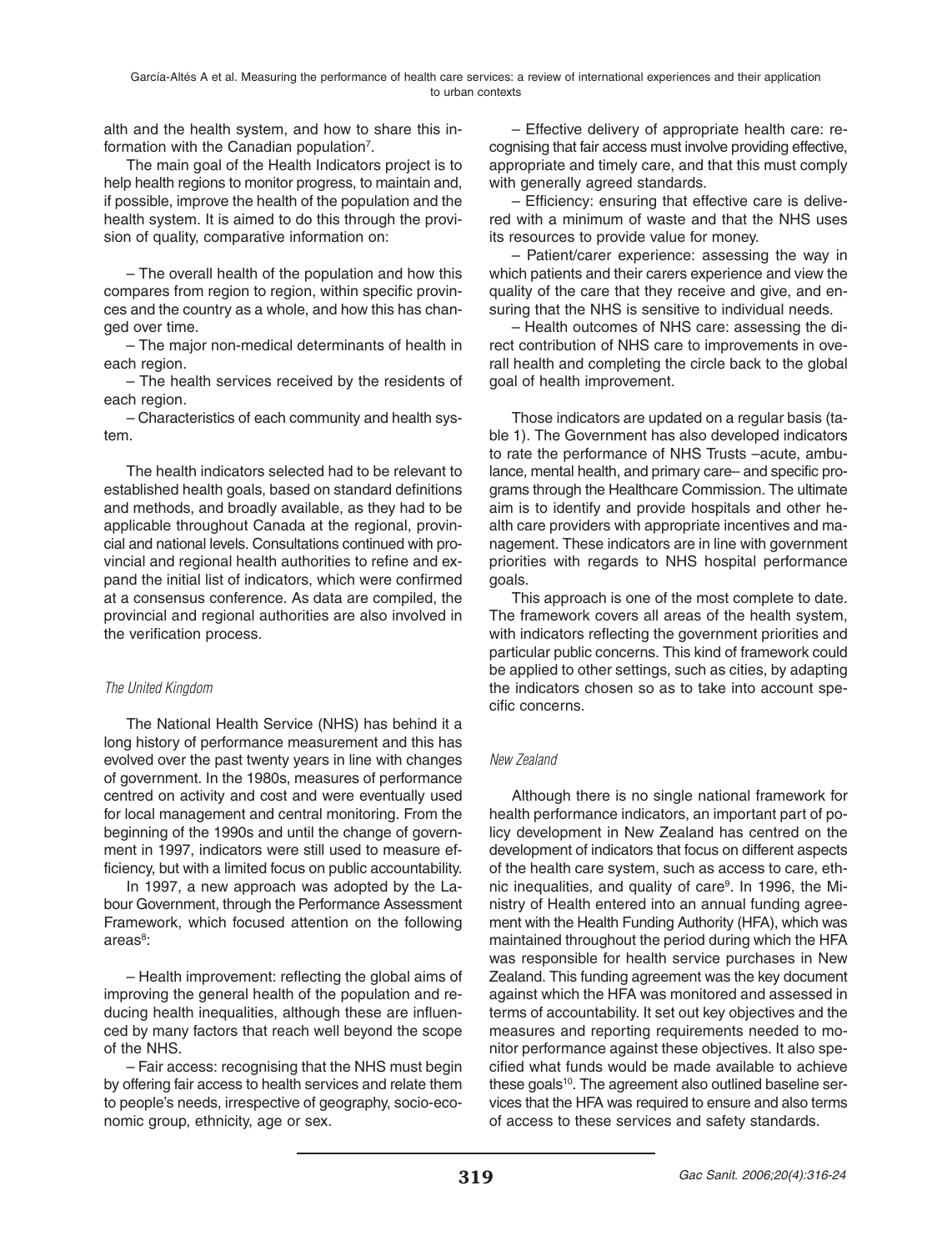| Table 1. National Health Service performance indicators, 2002 |                                                                                                                                                       |  |  |  |
|---------------------------------------------------------------|-------------------------------------------------------------------------------------------------------------------------------------------------------|--|--|--|
| Categories                                                    | Indicators <sup>a</sup>                                                                                                                               |  |  |  |
| Health improvement                                            | Deaths from all causes (15-64 years)                                                                                                                  |  |  |  |
|                                                               | Deaths from all causes (64-74 years)                                                                                                                  |  |  |  |
|                                                               | Deaths from cancer                                                                                                                                    |  |  |  |
|                                                               | Deaths from all circulatory diseases                                                                                                                  |  |  |  |
|                                                               | Suicide rates                                                                                                                                         |  |  |  |
|                                                               | Deaths from accidents                                                                                                                                 |  |  |  |
|                                                               | Serious injury from accidents                                                                                                                         |  |  |  |
| Fair access                                                   | Access to elective surgery (surgery rates for hip, knee and cataract replacements and coronary heart disease)                                         |  |  |  |
|                                                               | Access to family planning and services (teenage girl conception rates)                                                                                |  |  |  |
|                                                               | Access to dentists (number of people registered with a dentist)                                                                                       |  |  |  |
|                                                               | Access to health promotion (early detection of cancer)                                                                                                |  |  |  |
|                                                               | Access to community services (number of GPs; practice availability)                                                                                   |  |  |  |
| Effective delivery of appropriate health care                 | Health promotion/disease prevention (childhood immunizations, early detection of cancer)                                                              |  |  |  |
|                                                               | Appropriateness of surgery (surgery rates, inappropriate surgery)                                                                                     |  |  |  |
|                                                               | Primary care management (acute care, chronic care, mental health care, cost-effective prescribing)                                                    |  |  |  |
|                                                               | Compliance with care standards (returning home after a stroke; returning home after a hip fracture)                                                   |  |  |  |
| Efficiency                                                    | Maximizing the use of resources (day case rate, length of stay, unit costs, generic prescribing)                                                      |  |  |  |
| Patient-carer experience                                      | Accessibility (patients who wait fewer than 2 hours for emergency admissions, cancellations of operations<br>for non-medical reasons)                 |  |  |  |
|                                                               | Co-operation/communication (delayed discharge, first outpatient appointment that the patient did not attend)                                          |  |  |  |
|                                                               | Waiting times (outpatients seen within 13 weeks of referral, number of people on waiting lists for 18 months or more)                                 |  |  |  |
|                                                               | Satisfaction (patients' complaints)                                                                                                                   |  |  |  |
| Health outcomes                                               | Reducing the level of risk (conception rates for teenage girls)                                                                                       |  |  |  |
|                                                               | Reducing the level of disease or impairment (adverse events or treatment complications, decayed, missing or filled<br>teeth for 5 year olds children) |  |  |  |
|                                                               | Improving the quality of life of users and carers (hospital admissions for older people, psychiatric readmissions)                                    |  |  |  |
|                                                               | Reducing premature deaths (infant deaths, survival rates for cancer patients, avoidable deaths, hospital premature<br>deaths)                         |  |  |  |

a Indicators have been grouped together in the table in order to avoid overwhelming the reader with too much detailed information. A complete list of indicators can be obtained from: National Health Service. NHS Performance Indicators. National Figures: February 2002. London: National Health Service; 2003.

While the objectives of both the health system and the government were related to priority outcomes, most of the performance measures for the HFA specified processes and outputs that could contribute to these outcomes. For example, in 1999/2000, 12 objectives were established, including: public guarantees concerning access, quality, and the security of services; timely, equitable and nationally consistent access to elective services; and reducing long-standing disparities in health status. Performance measures relevant to these objectives included:

– Improving public information relating to service coverage.

– Giving information to service providers.

– Achieving credible levels of access to surgical services.

– Purchasing services for Maori health priority areas.

Most of the performance targets set for the HFA appear to relate to process rather than output. However, data have been collected on all major issues, including waiting times for elective surgery, the health status of different socio-economic and ethnic groups, and service provision. Moreover, the Performance Management Unit at the Ministry of Health has prepared regular reports on such questions as risk-adjusted mortality and hospital readmission and complication rates in New Zealand.

The experience of New Zealand has been successful. The process of formalized contracting arrangements between the founder/government and a central purchaser appears to have improved accountability and transparency in care provision and purchasing in New Zealand by achieving better data collection and performance measures. By holding purchasers responsible for the delivery of outputs and processes while maintaining strict policy guidelines with respect to health targets and priority areas, it has been possible to allocate funds to areas that had previously been largely ignored. These include health care for the Maori population and the disabled and dental care. However, the impact of these arrangements on other health outcomes has been less clear.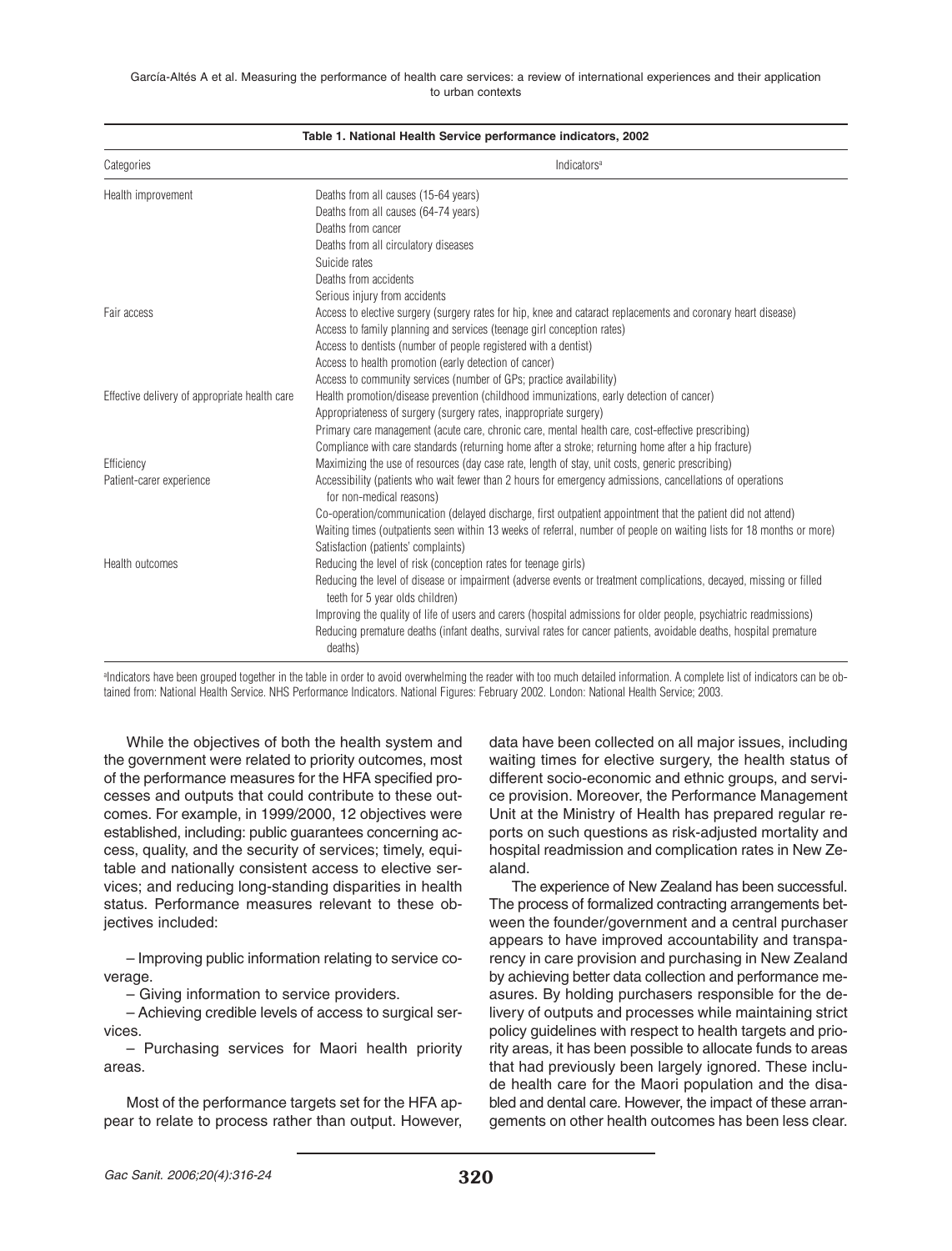In particular, no evaluation seems to have been carried out on the performance of the HFA in comparison with the previous situation, in which four purchasing authorities and providers competed with each other.

## Other experiences

Other performance assessment experiences are also worth mentioning, despite the fact that they either constitute only a partial assessment of the health care system or are currently at early stages in their development. One such case is the Dutch experience of measuring and improving the performance of home care services. This indicates that such processes can also be successfully applied in the area of long-term care<sup>11</sup>.

Australia has several accreditation bodies, including the Australian Council on Healthcare Standards (ACHS), Medical Colleges, and several consortia of hospitals that are working to develop appropriate indicators and benchmarks and report on performance<sup>6</sup>. Since 2000, New Zealand has established balance score cards and has pooled information on costs, quality and outcomes that are now used to compare hospital performance and quarterly reports and are available to the general pu $b$ lic<sup>11</sup>.

Another example is the USA, whose many different performance measurement experiences have mainly been oriented towards guaranteeing the quality of the services provided by Health Maintenance Organizations<sup>12,13</sup>. France has a national system for accreditation and evaluation<sup>11</sup>. Sweden has national quality registers that have generated a large number of scientific publications and provided examples of improvements in the quality and cost of hospital care $11$ . Sweden has also played an active part in developing a common framework of performance indicators for the Nordic countries.

# **Discussion**

The multiple experiences of performance assessment from around the world presented here bear testimony to the importance and usefulness of this topic for policy makers and populations alike. All the initiatives mentioned have been put into practice and are still being used and continuously improved. By drawing on transnational experiences, countries may be able to adapt the frameworks developed by other states to meet their own particular circumstances<sup>14-16</sup>. Individual health systems can learn the good practices and avoid the errors made elsewhere<sup>17</sup>. This kind of approach could also be used to assess health sector reforms with respect to system performance<sup>18</sup>.

The WHO World Health Report 2000 on performance assessment is the best known example of this type of analysis. Its importance derived from the relevance of the organization, the media impact of the report itself, and the debate that it subsequently generated. The report stimulated vigorous discussion of the processes associated with both its scientific content and ideological basis. The most important issues outlined included: the use of key informants, the definition of fairness, the statistical inference of missing data, the use of DALE instead of more traditional measures of health outcomes, and the use of a composite index<sup>19,20</sup>. In this process, there were a number of methodological flows and discrepancies due to differences in ideological bases and the importance of the associated social consequences21-24. It also had the effect of encouraging institutional critiques and initiatives. For example, the Pan American Health Organization was the subject of a series of meetings and discussions that culminated in a set of recommendations for performance assessment<sup>25</sup> and the OECD proposed a few modifications to the original WHO framework<sup>11</sup>. One of the most positive contributions of academic exercises such as this is to present a framework for analysis and to identify a series of issues that are relevant for measuring health systems performance<sup>1,26,27</sup>.

The OECD defines performance management as the whole set of institutional and incentive arrangements by which performance information is used to influence performance in health care systems<sup>11</sup>. Performance assessment is only useful and important to the extent that it provides the evidence required for developing better policies, strategies and programs. In other words, the analytic component must go hand in hand with action in the field<sup>2</sup>. The capacity to collect meaningful and consistent information on outcomes is of critical importance –particularly in relation to the means employed and the goals set–, because the availability or lack of availability of information about specific areas may reveal a lot about the strengths and weaknesses of a particular system.

For the assessment to be fruitful in a practical manner, a balance needs to be found between including all of the factors that might be interesting or relevant and affect outcomes and being able to produce timely information relating to them and to present this in a format that managers are able to digest<sup>1</sup>. The indicators chosen need to be appropriate, relevant to both policymakers and the general population, and sufficiently robust to allow measurement and respond to changes within the system. As such, they can be used to analyse progress over time. Any information should be presented in an understandable way, so that the stakeholders involved in the process –consumers, providers, managers, and policy makers– can satisfy their different needs.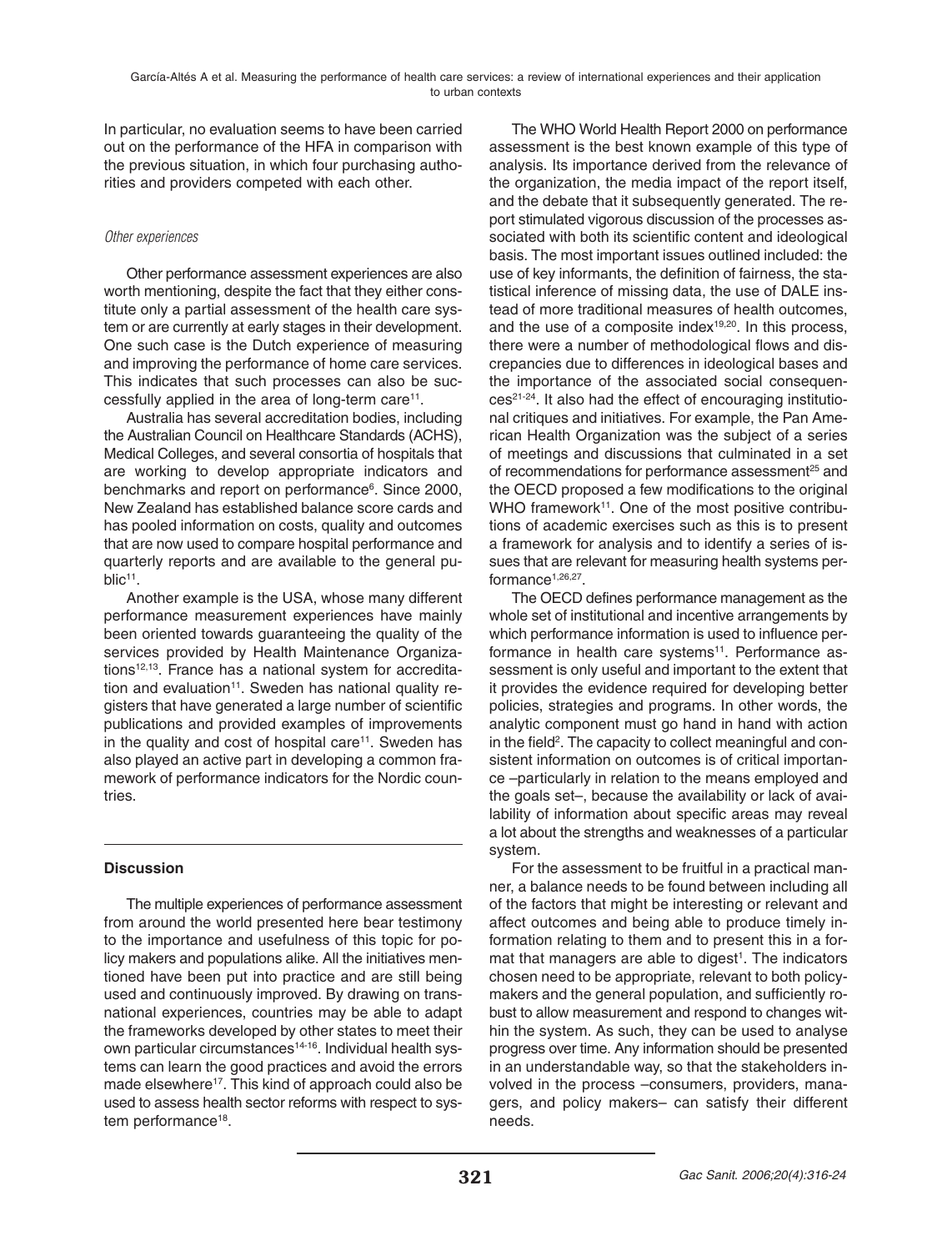| Table 2. Performance indicator values for Barcelona and Montreal |                                                          |       |           |          |  |
|------------------------------------------------------------------|----------------------------------------------------------|-------|-----------|----------|--|
| Dimension                                                        | Indicator                                                | Sex   | Barcelona | Montreal |  |
| Health improvement                                               | % population with good or very good health status        | Men   | 79.5%     | 91.6%    |  |
|                                                                  |                                                          | Women | 70.9%     | 84.7%    |  |
|                                                                  | Cancer mortality rate <sup>a</sup>                       | Men   | 198.8     | 128.6    |  |
|                                                                  |                                                          | Women | 100.6     | 90.7     |  |
|                                                                  | Coronary disease mortality rate <sup>a</sup>             | Men   | 67.4      | 77.4     |  |
|                                                                  |                                                          | Women | 23.5      | 25.9     |  |
|                                                                  | Cerebrovascular disease mortality rate <sup>a</sup>      | Men   | 40.6      | 13.5     |  |
|                                                                  |                                                          | Women | 29.0      | 8.3      |  |
|                                                                  | Respiratory disease mortality rate <sup>a</sup>          | Men   | 65.9      | 20.6     |  |
|                                                                  |                                                          | Women | 23.7      | 11.6     |  |
|                                                                  | Suicide mortality rate <sup>a</sup>                      | Men   | 15.6      | 40.7     |  |
|                                                                  |                                                          | Women | 3.9       | 8.2      |  |
|                                                                  | Traffic injury mortality rate <sup>a</sup>               | Men   | 9.9       | 11.7     |  |
|                                                                  |                                                          | Women | 3.3       | 1.5      |  |
| Access                                                           | Femur fracture surgery hospitalisation rate <sup>b</sup> |       | 0.436     | 0.449    |  |
|                                                                  | Stroke hospitalisation rate <sup>b</sup>                 |       | 0.822     | 0.740    |  |
|                                                                  | Myocardial infraction hospitalisation rate <sup>b</sup>  |       | 0.749     | 1.107    |  |
|                                                                  | Angioplasty hospitalisation rate <sup>b</sup>            |       | 0.527     | 0.941    |  |
|                                                                  | Bypass hospitalisation rate <sup>b</sup>                 |       | 0.192     | 0.425    |  |

Health outcomes Bypass inhospital mortality rate<sup>c</sup> and the second of the second of the second of the second of the second of the second of the second of the second of the second of the second of the second of the second o

Knee replacement hospitalisation rate<sup>b</sup>  $-$  0.491 0.228

Femur fracture inhospital mortality rate<sup>c</sup> – 4.08 7.71 Myocardial infraction inhospital mortality rate<sup>c</sup>  $-$  12.87 12.09 Stroke inhospital mortality rate<sup>c</sup> and the stroke inhospital mortality rate<sup>c</sup> and the stroke in the stroke in the stroke in the stroke in the stroke in the stroke in the stroke in the stroke in the stroke in the stroke i Cerebrovascular disease avoidable mortality rate<sup>a</sup> Men 21.2 21.2 15.4

Lung cancer avoidable mortality rate<sup>a</sup> exercise Men Men 26.8 26.8 31.5

 $C$ irrhosis avoidable mortality rate<sup>a</sup> and  $M$ en 12.1 12.1 13.8

<sup>a</sup>Per 100,000 inhabitants.

**bPer 1,000 inhabitants.** 

<sup>c</sup>Per 100 discharges.

Note: taxes have been standardized using the world standard population 2000-2025, so they are directly comparable.

At a later stage, wherever there is room for improvement, new strategies based on a careful diagnosis of the underlying causes of existing problems should be used to improve performance. The specific strategy (or strategies) chosen could vary from country to country or even within a given country, with targets depending on the characteristics and resources of the particular system and the associated professional and social values. These include: external oversight, knowledge/skill enhancement of providers, empowering consumers, incentives and regulation<sup>28</sup>. They take different forms and often offer different prospects of success in accomplishing their objectives<sup>11</sup>. The public disclosure of performance data could help to spark improvement, as it has in the clinical context<sup>11,29</sup>.

Some interesting points can be highlighted from making comparisons between these different initiatives. Both the Australian and Canadian experiences tend to focus on assessing the health status of users and on health determinants. The Australian model has the advantage of facilitating reporting at both the national and local levels and for specific risk populations. In New Zealand, however, the main focus is on improving the flow of information to the public and to service providers. Special attention is also given to minority populations such as the Maori.

Women 10.2 9.9

Women 6.6 22.5

Women 3.6 4.8

The work undertaken in the UK and Canada has been the most accomplished to date. These countries define precise categories, criteria and indicators to analyse and assess in their respective health care systems. Indeed, the use of categories allows a wider and more systematic vision of the health care system<sup>30,31</sup>. This permits comparisons of the type undertaken in certain other countries32-35 and includes the performance indicators that are also mentioned by the OECD<sup>36,37</sup>. However, there are also differences, for while the Canadian approach is centred around health status, non-medical determi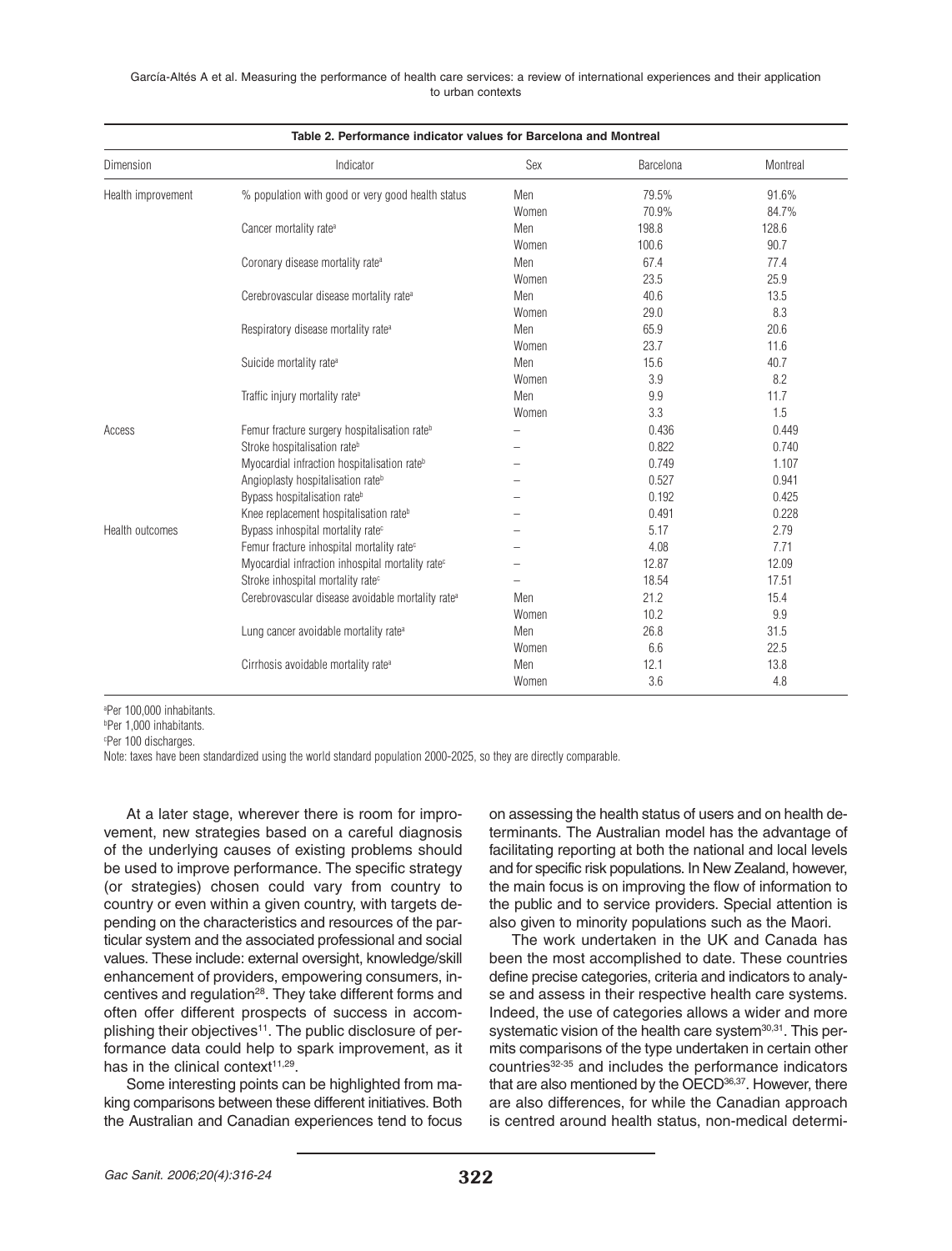nants of health and indicators of effectiveness, that of the UK tries to integrate certain aspects of health care that are more difficult to measure, such as responsiveness, patient and carer experience, and fairness. The UK also develops indicators relating to the specific health problems associated with urban contexts in greater detail.

In urban contexts, local governments tent to play an active role in policy development and assuring service delivery and public health functions<sup>38</sup>. Performance assessment fits into these environments perfectly, since it is a useful tool for designing and monitoring the accomplishment of policies, and for assessing the performance of the services delivered<sup>39</sup>. The framework should be applied to each particular context and take into account the specific characteristics of every city, including the composition of its population, environmental factors, and other local government policies.

Barcelona and Montreal are currently working on a collaborative project involving performance assessment in their respective health care systems. The indicators used in the UK initiative are probably the most suitable ones to apply in these two cities, as they take into account general dimensions of health and health care, while also focusing on areas that are more specific to the particular health problems of a urban setting (e.g. AIDS, the health of immigrants, concerns about community care, particular types of cancer and geographic inequities). This is, for example, the case of monitoring HIV/AIDS rates. In urban contexts, this is of particular importance, as these tend to be the settings most exposed to the propagation of epidemics. The approach can be used as an indicator of the access that different socio-economic groups have to risk disease prevention and health promotion services. It also serves as an indicator of health outcomes, because it can show how effective public health services are at reducing risk and risk factors. Another indicator is the rate of hospitalisation on the grounds of drug abuse, which is relevant for cities confronted with the problem of drug abuse. This could also be used to determine access to risk prevention and health promotion services, and the equity of access to these services. Another interesting indicator could be the rate of mental illness and the incidence of premature deaths, which are both relevant in urban contexts.

Basing their model on the UK indicators, the next step in the collaboration between Barcelona and Montreal will be to develop a set of indicators that could be applied in both cities. Some preliminary results are presented in table 2. We are currently working to produce a whole set of indicators for each of the dimensions proposed, which will include specific definitions and guidelines for data collection. We hope to soon have our first results and to then be able to judge their applicability in practical terms.

#### **Acknowledgements**

We are grateful to the Consorci Sanitari de Barcelona, Corporació Sanitària de Barcelona, and Agence de développement de réseaux locaux de services de santé et de services sociaux de Québec, who are our partners in this project.

The members of the Barcelona and Montreal group on the performance of health care services are: Josep Benet, Mike Benigeri, Carme Borrell, Marc Bourguignon, Xavier Castells, Louis Côté, Danièle Dorval, Jaume Estany, Gonçal Foz, Lluís Franch, Anna García-Altés, Josep M. Giralt, Àlex Guarga, José Manuel Pérez-Castejón, Antoni Plasència, Alfonso Pozuelo, Aina Plaza, Elvira Torné, Corinne Zara, and Lauriane Zonco.

#### **References**

- 1. Pan American Health Organization. Health system performance assessment and improvement in the region of the Americas. Washington: PAHO; 2001.
- 2. Hurst J. Performance measurement and performance management in OECD health systems: an overview of issues and challenges. «Measuring up» Improving health systems performance in OECD countries. OECD health conference on performance measurement and reporting. Ottawa, November 2001.
- 3. Murray CJL, Frenk J. A framework for assessing the performance of health systems. Bull World Health Organ. 2000;78: 717-31.
- 4. Borrell C, Pasarín M. Desigualdad en salud y territorio urbano. Gac Sanit. 2004;18:1-4.
- 5. World Health Organization. The World Health Report 2000: Health systems performance. Geneva: World Health Organization; 2000.
- 6. National Health Performance Committee. Fourth national report on health sector performance indicators. A report to the Australian Health Ministers' conference. Sydney: NSW Health Department; 2000.
- 7. Canadian Institute for Health Information. Health indicators. Ottawa: Canadian Institute for Health Information; 2003. Catalogue n.º 82-221-XIE, Volume 2003, N.º 2.
- 8. National Health Service. NHS Performance Indicators. National Figures: February 2002. London: National Health Service; 2003.
- 9. Or Z. Improving the performance of health care systems: from measures to action (a review of experiences in four OECD countries). Labour market and social policy. Occasional papers n.º 57. Paris: OECD; 2002.
- 10. New Zealand Ministry of Health. Health Funding Authority Performance Report. Quarter Four 1999/2000. Wellington: New Zealand Ministry of Health; 2000.
- 11. Hurst J, Jee-Hugues M. Performance measurement and performance management in OECD Health Systems. Labour Market and Social Policy, Occasional Papers N.º 47. Paris: OECD; 2000. .
- 12. McIntyre D, Rogers L, Heiner EJ. Overview, history and objectives of performance measurement. Health Care Financing Review. 2001;22:7-21.
- 13. Feachem RGA, Sekhri NK, White KL. Getting more for their dollar: a comparison of the NHS with California's Kaiser Permanente. BMJ. 2002;324:135-41.
- 14. Evans DB, Edejer TT, Lauer J, Frenk J, Murray CJ. Measuring quality: from the system to the provider. Int J Qual Health Care. 2001;13:439-46.